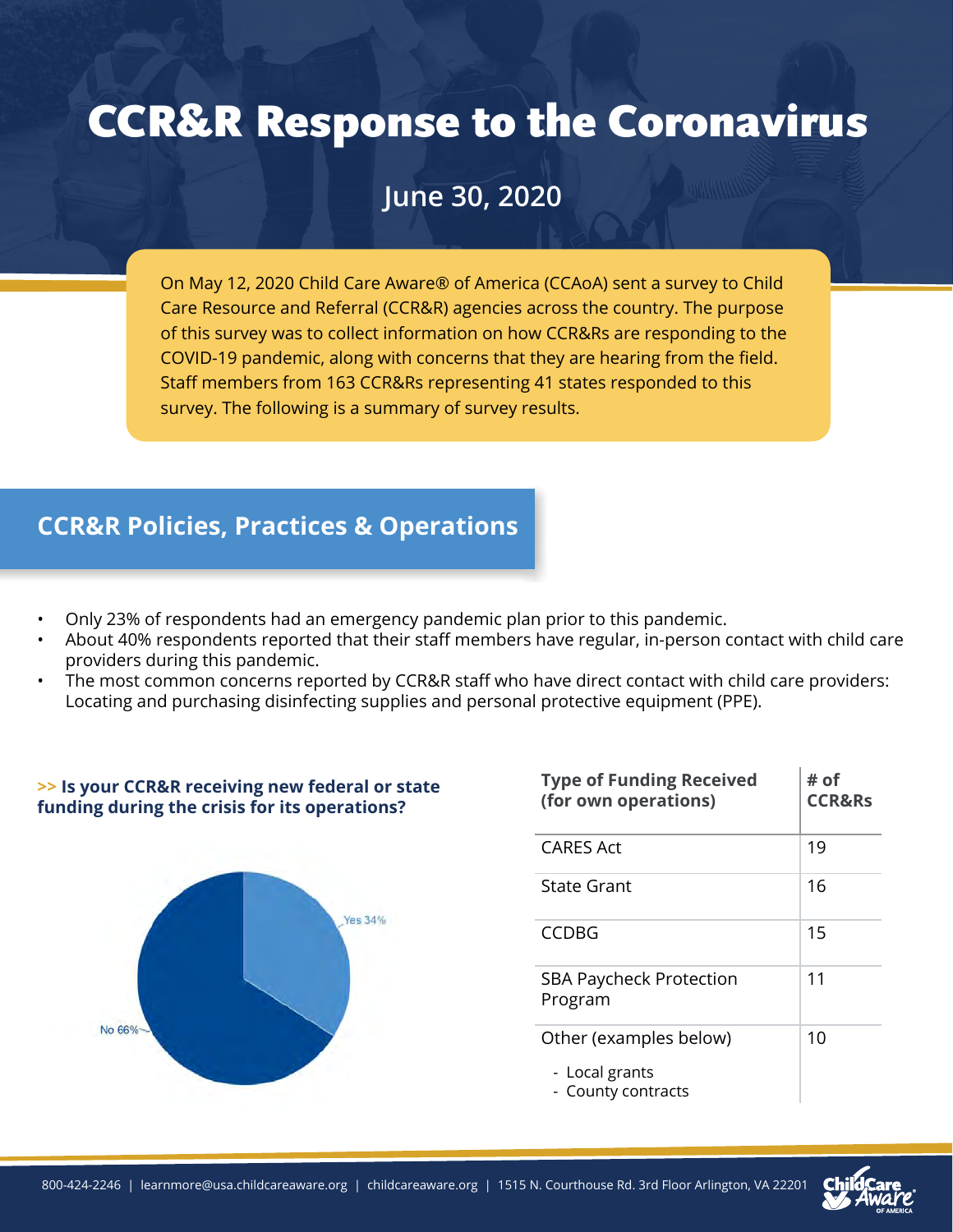# **Services and Supports Offered by CCR&R Agencies**

- 37% of CCR&Rs are administering federal funding
	- CARES Act 41
	- CCDBG 38
	- $FEMA 2$
- How are CCR&Rs administering these federal funds?
	- Supplies for child care providers: 47
	- Direct financial assistance to providers: 40
	- Training and Technical Assistance (TA): 24
	- Other: Child care scholarships for essential workers (3), Distributing supplies on behalf of the state (1)
- 77% of CCR&Rs have plans to help child care providers reopen when it is safe to do so
	- 123 will provide information on maintaining physical distance
	- 91 will help providers secure an ongoing supply of health and safety products (e.g. PPE)
	- 84 plan to provide PPE and other health/safety supplies
	- 79 plan to have recruitment efforts to repopulate the supply of child care providers
	- 29 with "Other" plans. Examples include: securing philanthropic funding, gloves/mask training, funding to help providers reopen



# **Top Provider Concerns**

These are the top concerns that CCR&R staff members have heard from child care providers. On the next page, you'll see a break down of the concerns and how CCR&Rs are providing support on these issues.

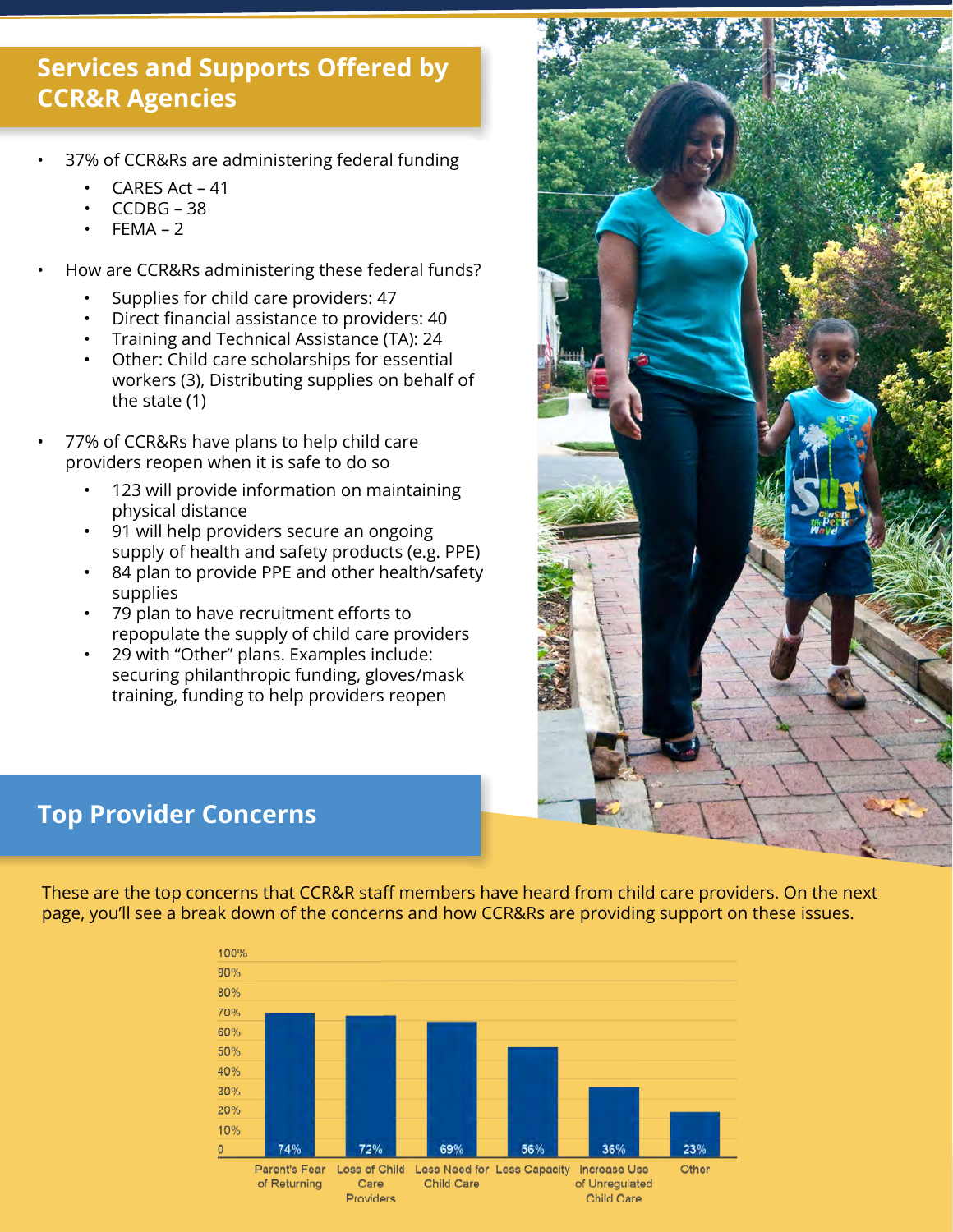

|                                                         | % of CCR&Rs Who<br><b>Have Heard These</b><br><b>Issues in their</b><br>Community | % of CCR&Rs Who<br><b>Are Providing</b><br><b>Support on These</b><br><b>Issues</b> |
|---------------------------------------------------------|-----------------------------------------------------------------------------------|-------------------------------------------------------------------------------------|
| Plans for when and how to reopen child care facilities  | 71%                                                                               | 57%                                                                                 |
| Whether to close or remain open after the pandemic      | 70%                                                                               | 40%                                                                                 |
| Locating and purchasing PPE                             | 69%                                                                               | 53%                                                                                 |
| Assistance with applying for federal assistance         | 63%                                                                               | 42%                                                                                 |
| Supporting the child care needs of essential workers    | 56%                                                                               | 64%                                                                                 |
| Financial assistance outside of federal funding sources | 50%                                                                               | 26%                                                                                 |
| Emotional support to child care providers               | 49%                                                                               | 54%                                                                                 |
| Emotional support for children and families             | 44%                                                                               | 67%                                                                                 |
| Sources of financial assistance for families            | 39%                                                                               | 37%                                                                                 |
| Locating and purchasing food for child care programs    | 39%                                                                               | 28%                                                                                 |
| Technology or data assistance                           | 33%                                                                               | 33%                                                                                 |
| Other                                                   | 7%                                                                                | 8%                                                                                  |

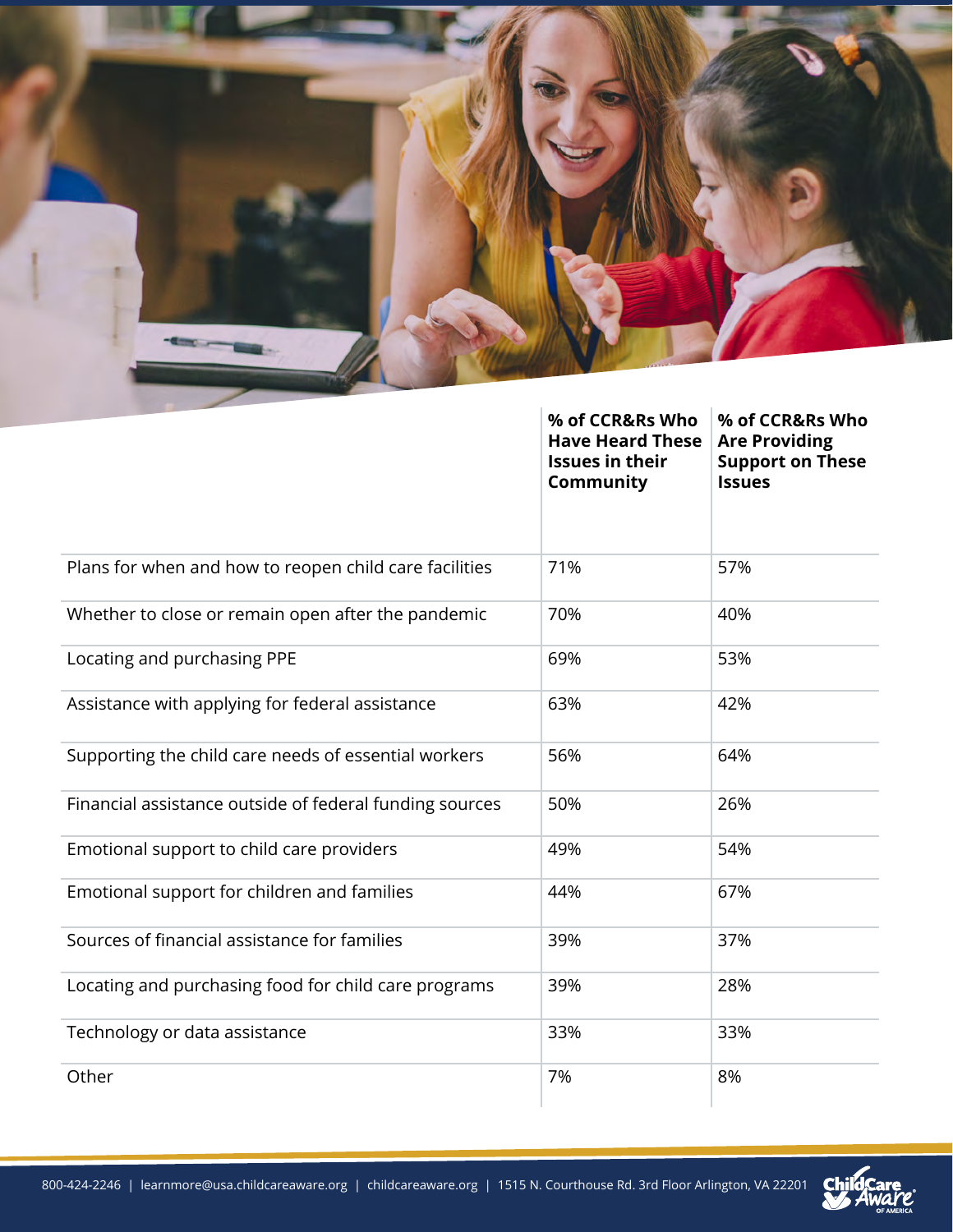### **CCR&R Concerns about Subsidies**

#### **>> What specific concerns do you have around subsidies?**



**>> How concerned are you about providers' subsidies that are based on enrollment could decrease due to social distancing guidelines?**



#### **Coordination with State/Systems-Level Administrators**

• 82% of CCR&Rs reported that prior to the pandemic, they had a **very good** or **excellent** relationship with their state child care administrators

- Fewer than three CCR&Rs reported a **poor** or **nonexistent** relationship pre-pandemic
- 46% of CCR&Rs reported that their relationship with state child care administrators has remained **unchanged** during the pandemic
	- 45% reported that the relationship has **improved**
	- Only 3% of CCR&Rs reported that the relationship has **deteriorated**

**>> To what extent has your agency been involved in COVID-19 planning with local or state governments?**

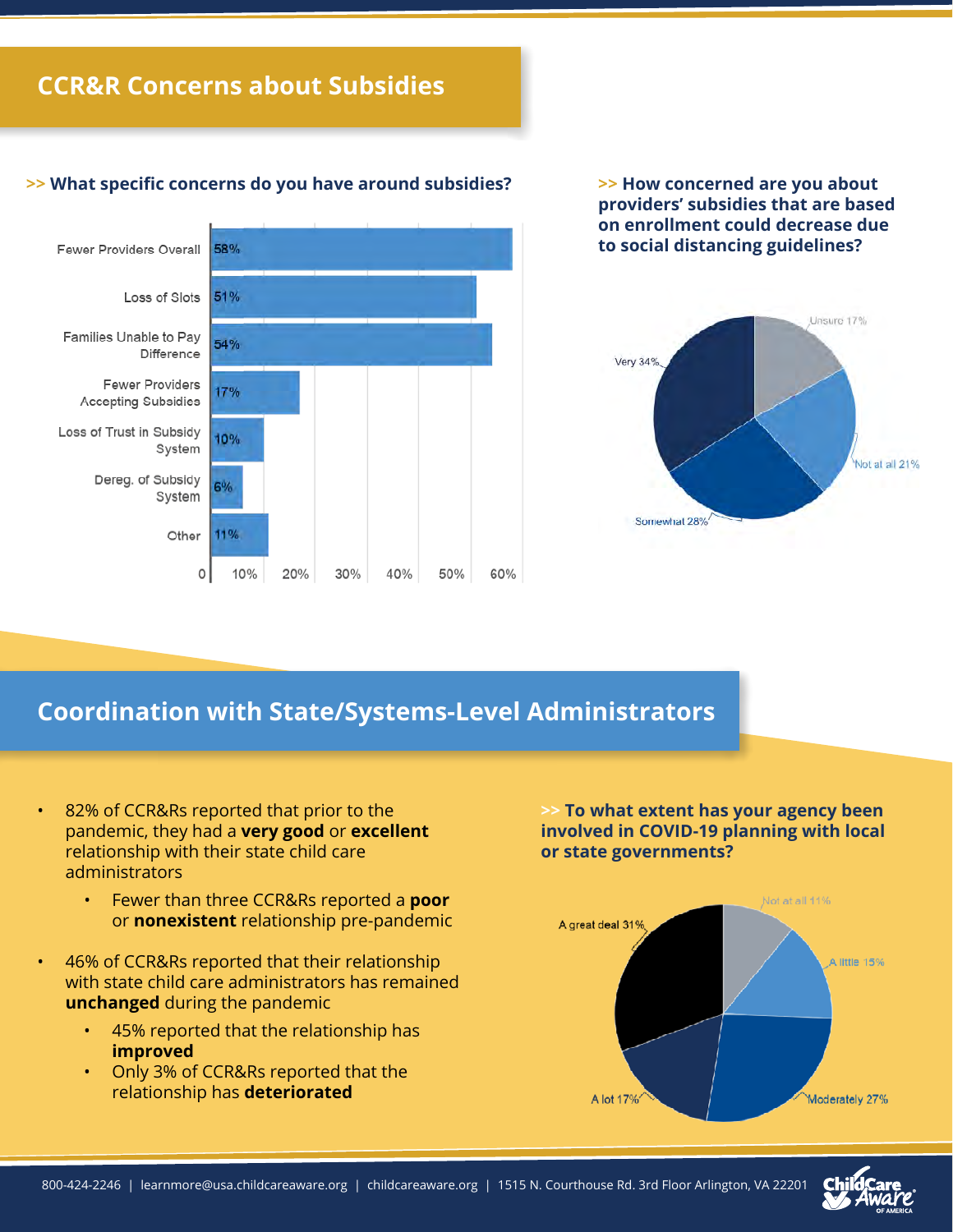# **What kinds of concerns have you heard from parents?**

Below are examples of questions that parents asking CCR&R staff during this pandemic.

#### **Safety**

- Is it safe to bring my child to child care?
- How can I find safe and healthy environments for my children?

### **Financial Assistance/Subsidy**

- Is there any special assistance money?
- Will I still get subsidy while I look for work?
- I lost my job. Will my child be able to continue to receive child care subsidy so I can keep him in the same program?

#### **Access**

- Which providers are available and open to take children?
- What can parents do if they are called back to work, but their program doesn't have room for them?

#### **Payment**

- Why do I have to pay my child care provider if I am not working?
- Why do I have to pay enrollment costs when I don't have child care?
- Do I need to pay full price if they change hours/close?
- Should I have to pay a provider to hold my child's slot, even if they are not attending the child care program?

# **Guidelines**

- Are all child care providers supposed to follow the CDC guidelines?
- What are ratios? Are parents/non-staff allowed in classrooms? How often are classrooms/centers being cleaned?
- Will families be notified if a staff member tests positive for COVID-19?

# **Reopening**

- When/how will child care reopen?
- Who gets to go to child care once it reopens if the capacity is reduced?

### **School-Age Children**

- Where can families find care with school being out?
- Is there assistance for parents needing full-time school age child care?
- What about summer camps? Will they be open?

# **Telework & Caring for Children**

- What are some materials and activities to reinforce education at home?
- How am I supposed to care for my children at home when I am teleworking?
- How do I prepare my child for kindergarten?
- I am overwhelmed with helping my children learn and also working. Can you help me? I don't have computers so that my children can learn online.